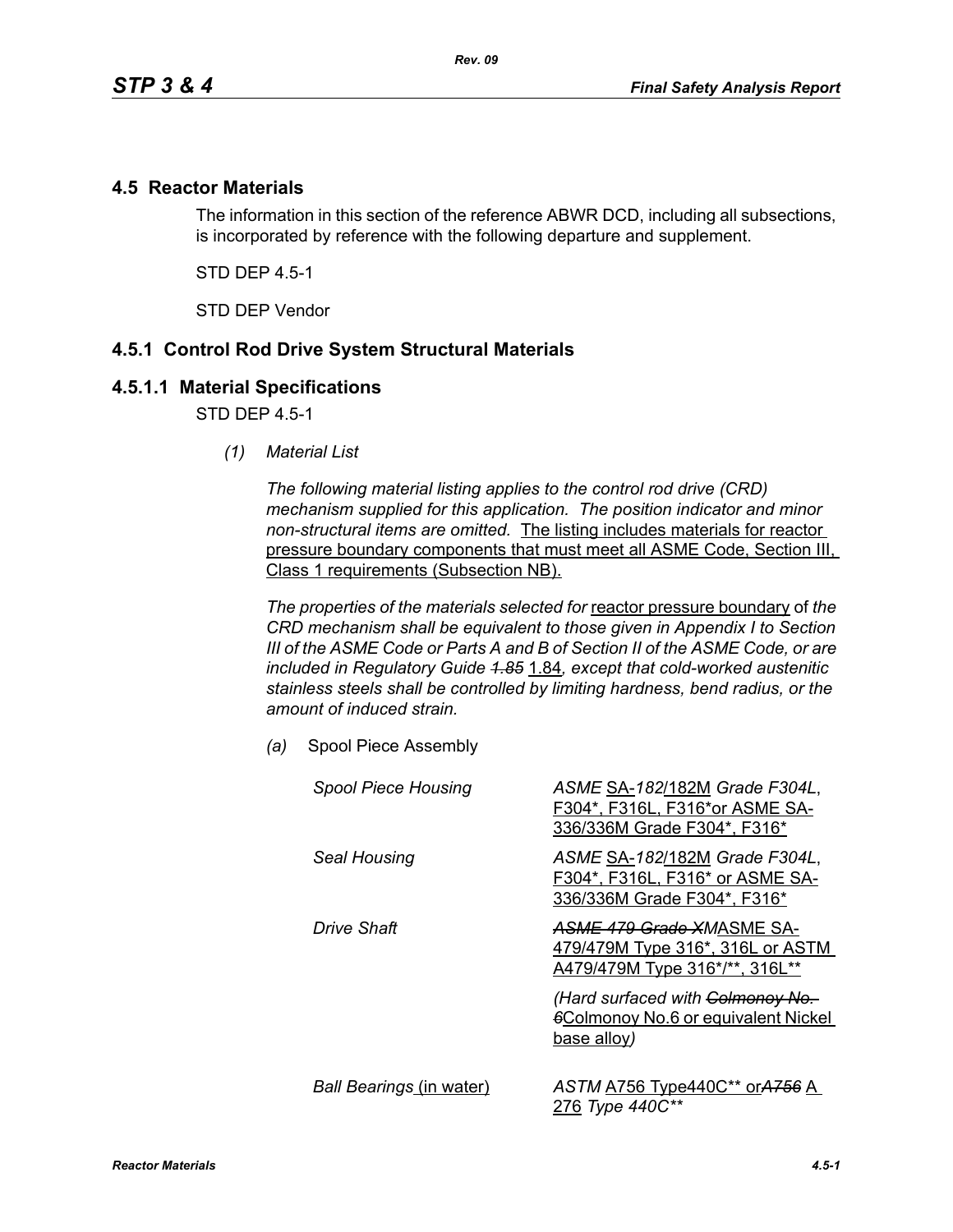|     | <b>Ball Bearings (in air)</b> | AISI 52100**                                                                                                                                                      |
|-----|-------------------------------|-------------------------------------------------------------------------------------------------------------------------------------------------------------------|
|     | <b>Gland Packing Spring</b>   | <b>Inconel X 750 AMS 5699 Alloy</b><br>N07750** (Alloy X-750)                                                                                                     |
|     | <b>Separation Spring</b>      | AMS 5699 Alloy N07750**<br>(Alloy X-750)                                                                                                                          |
|     | <b>Separation Magnet</b>      | Alnico No. 5 and ASME SA-<br>479/479M<br><u>Type 316*, 316L or ASTM</u><br>A479/479M Type 316*/**, 316L**                                                         |
| (b) | <b>Ball Spindle</b>           |                                                                                                                                                                   |
|     | <b>Ball Screw Shaft</b>       | <u>ASME SA-564/564M Type 630</u><br>Condition H-1100 or ASTM A-<br>564/564M TP630 Type 630 (17-<br>4PH)**                                                         |
|     |                               | Condition H-1100                                                                                                                                                  |
|     | <b>Ball Nut</b>               | <u>ASME SA-564/564M Type 630</u><br>Condition H-1100 or ASTM A-<br>564/564M TP630 Type 630 (17-4PH)                                                               |
|     |                               | Condition H-1100                                                                                                                                                  |
|     | Balls                         | ASTM A756 Type 440C** or A756 A<br>580/580M Type 440C** or A276 Type<br>440C**                                                                                    |
|     | <b>Guide Roller</b>           | Stellite No. 3, or nickel base alloy                                                                                                                              |
|     | <b>Guide Roller Pin</b>       | Haynes Alloy No. 25, ASME SA-<br>479/479M Type XM-19 (Nitrided) or<br><b>ASTM A479/479M Type XM-19**</b><br>(Nitrided) or equivalent ferrous base<br><u>alloy</u> |
|     | <b>Spindle Head Bolt</b>      | Stellite No. 6B Stellite No. 6B**                                                                                                                                 |
|     | Spindle Head Bushing          | Stellite No. 12**                                                                                                                                                 |
|     | <b>Separation Spring</b>      | <del>Inconel X-750</del>                                                                                                                                          |
|     | <b>Separation Magnet</b>      | <del>Alnico No. 5/</del>                                                                                                                                          |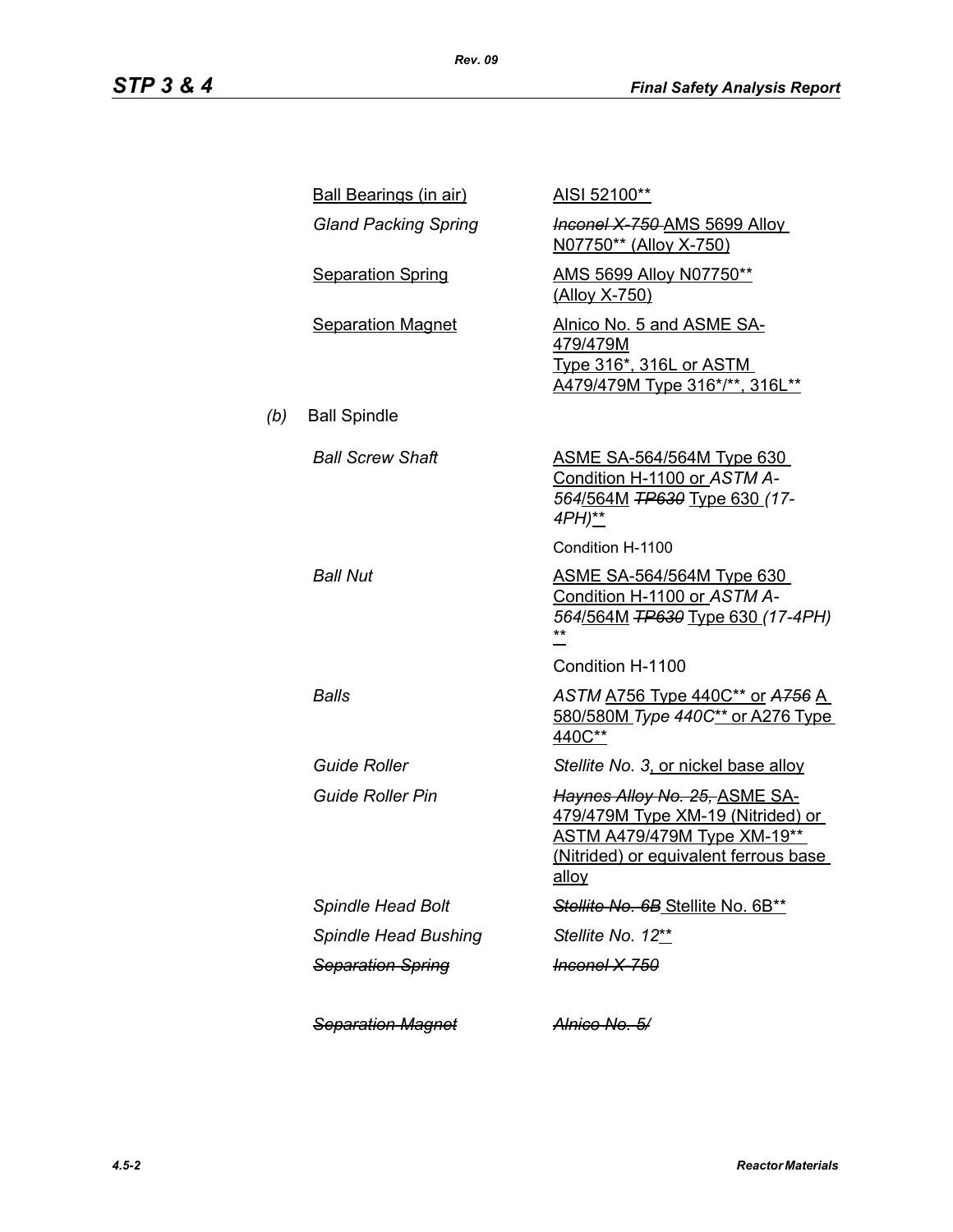| (c) | <b>Buffer Mechanism</b>         |                                                                                                                                                                               |
|-----|---------------------------------|-------------------------------------------------------------------------------------------------------------------------------------------------------------------------------|
|     | <b>Buffer Disk Spring</b>       | <u>ASME SB-637 Alloy N07750</u><br>or Inconel X 750 ASTM B 637 Alloy<br>N07750**or AMS 5542 Alloy<br>N07750**                                                                 |
|     |                                 | <u>(Alloy X-750)</u>                                                                                                                                                          |
|     | <b>Buffer Sleeve</b>            | ASME SA-479/479M Type 316*,316L<br>(Hard surfaced with Colmonoy No.6)<br><u>or ASTM A 479/479M Type</u><br>316*/** <del>316L</del> , 316L**                                   |
|     |                                 | (Hard surfaced with Colmonoy No. 6)                                                                                                                                           |
|     | <b>Guide Roller</b>             | Stellite No. 3, or nickel base alloy                                                                                                                                          |
|     | <b>Guide Roller Pin</b>         | Haynes Alloy No. 25, ASME SA-<br>479/479M Type XM-19 (Nitrided) or<br><b>ASTM A479/479M Type XM-19**</b><br>(Nitrided) or equivalent ferrous base<br>alloy                    |
|     | <b>Stop Piston</b>              | ASME SA-479/479M Type 316*,316L<br>(Hard surfaced with Stellite No.6) or<br><u>ASTM A 479/479M Type_</u><br>316*/**316L, 316L**                                               |
|     |                                 | (Hard surfaced with Stellite No. 6)*                                                                                                                                          |
| (d) | <b>Hollow Piston</b>            |                                                                                                                                                                               |
|     | <b>Piston Tube</b>              | <b>ASME SA-312/312M Grade TPXM-</b><br><u>19 or XM-19 ASTM A 312/312M</u>                                                                                                     |
|     |                                 | Grade TPXM-19                                                                                                                                                                 |
|     | <b>Piston Head</b> Drive Piston | <u>ASME SA-479/479M Type 316*,</u><br><u>316L (Hard surfaced with Stellite.</u><br>No.6) or 316L (Hardsurfaced with<br>Stellite No. 3) ASTM A 479/479M<br>Type 316*/** 316L** |
|     |                                 | (Hard surfaced with Stellite No. 6)                                                                                                                                           |
|     | Latch                           | <b>Inconel X-750 ASME SB-637 Alloy</b><br>N07750 or ASTM B 637 Alloy<br>N07750**                                                                                              |
|     |                                 | (Alloy X-750)                                                                                                                                                                 |
|     | <b>Latch Spring</b>             | <b>Inconel X-750 AMS 5699 Alloy</b><br><u>N07750**</u>                                                                                                                        |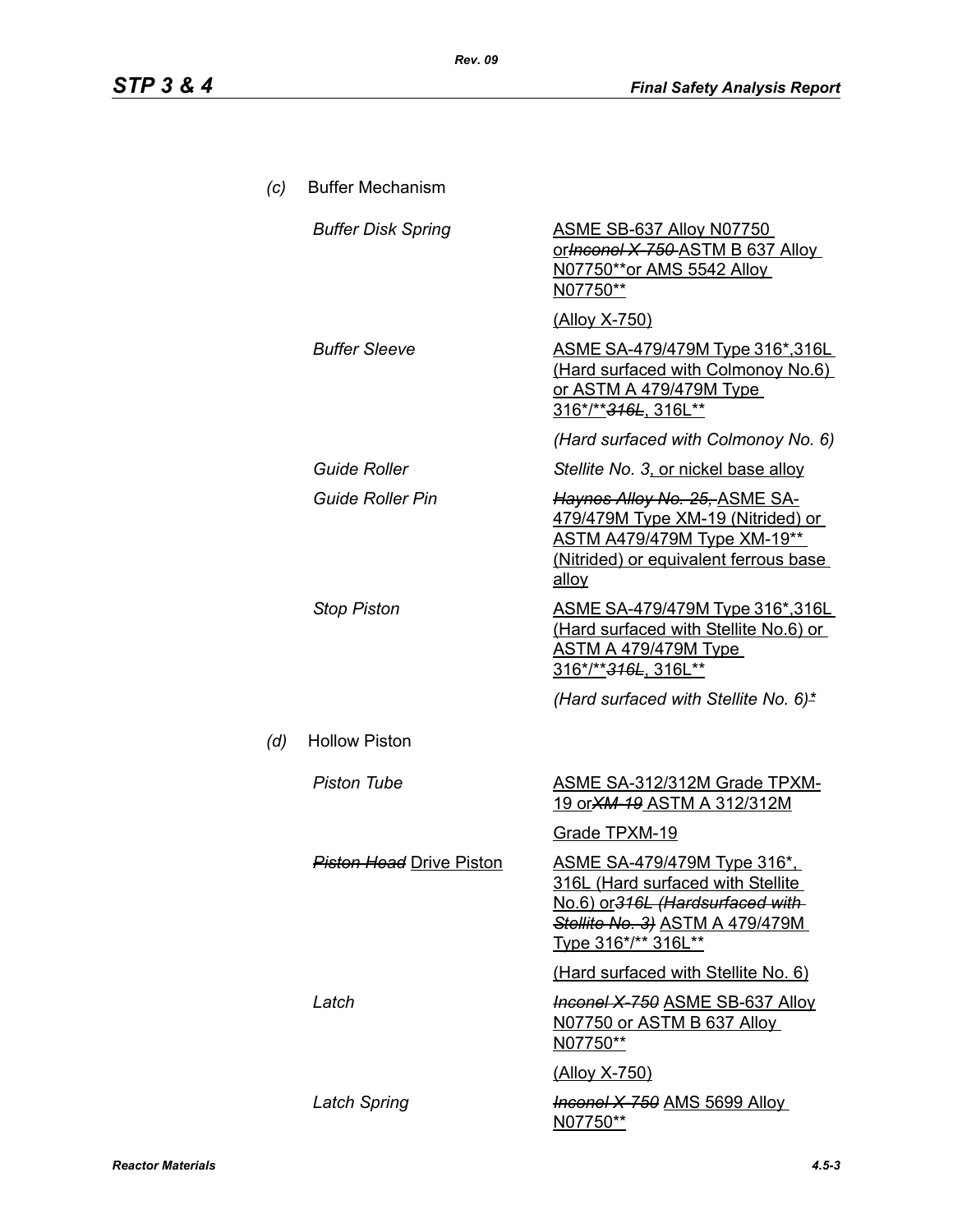|     |                                                                                                                                                                                 |                                               | <u>(Alloy X-750)</u>                                                                                                            |
|-----|---------------------------------------------------------------------------------------------------------------------------------------------------------------------------------|-----------------------------------------------|---------------------------------------------------------------------------------------------------------------------------------|
|     |                                                                                                                                                                                 | <b>Bayonet Coupling</b>                       | ASME SB-637 Alloy N07750 or<br><b>Inconel X-750 ASTM B 637 Alloy</b><br>N07750**                                                |
|     |                                                                                                                                                                                 |                                               | (Alloy X-750)                                                                                                                   |
|     | (e)                                                                                                                                                                             | Guide Tube                                    |                                                                                                                                 |
|     |                                                                                                                                                                                 | Guide Tube                                    | 316L ASME SA-312/312M Grade<br>TP316*, TP316L or ASTM A<br>312/312M Grade TP316*/**,<br>TP316L**                                |
|     | (f)                                                                                                                                                                             | <b>Outer Tube Assembly</b>                    |                                                                                                                                 |
|     |                                                                                                                                                                                 | <b>Outer Tube</b>                             | <b>ASME SA-312/312M Grade TPXM-</b><br>19 or <b>XM-19-ASTM A 312/312M</b><br>Grade TPXM-19**                                    |
|     |                                                                                                                                                                                 | <b>Middle Flange</b>                          | ASME SA-182/182M Grade F304L <del>C</del><br>F304*, F316L, F316* or ASME SA-<br>336/336M Grade F304*, F316*                     |
|     | (g)                                                                                                                                                                             | <b>Miscellaneous Parts</b>                    |                                                                                                                                 |
|     |                                                                                                                                                                                 | <b>Ball for Check Valve</b>                   | Haynes-Stellite No.3, or equivalent<br>cobalt base alloy                                                                        |
|     |                                                                                                                                                                                 | O-Ring Seal (Between CRD)<br>Housing and CRD) | 321SS Type 321 stainless steel<br>Goated coated with a qualified<br>material                                                    |
|     |                                                                                                                                                                                 | <b>CRD Installation Bolts</b>                 | ASME SA-193/193M Grade B7                                                                                                       |
|     |                                                                                                                                                                                 | $\star$                                       | The material shall be qualified to ensure that it is free from<br>sensitization. Carbon content specified to be 0.020% maximum. |
|     | $***$<br>Equivalent materials have been provided. Materials with similar<br>chemical composition, mechanical properties, and operating<br>experience are considered equivalent. |                                               |                                                                                                                                 |
| (2) | <b>Special Materials</b>                                                                                                                                                        |                                               |                                                                                                                                 |

*The bayonet coupling, latch and latch spring, separation spring, and gland packing spring are fabricated from Alloy X-750 in the high temperature (1093°C) annealed*solution heat treated *condition, and aged 20 hours at 704°C to produce a tensile strength of 1137.7* 1034 *MPa minimum, yield of*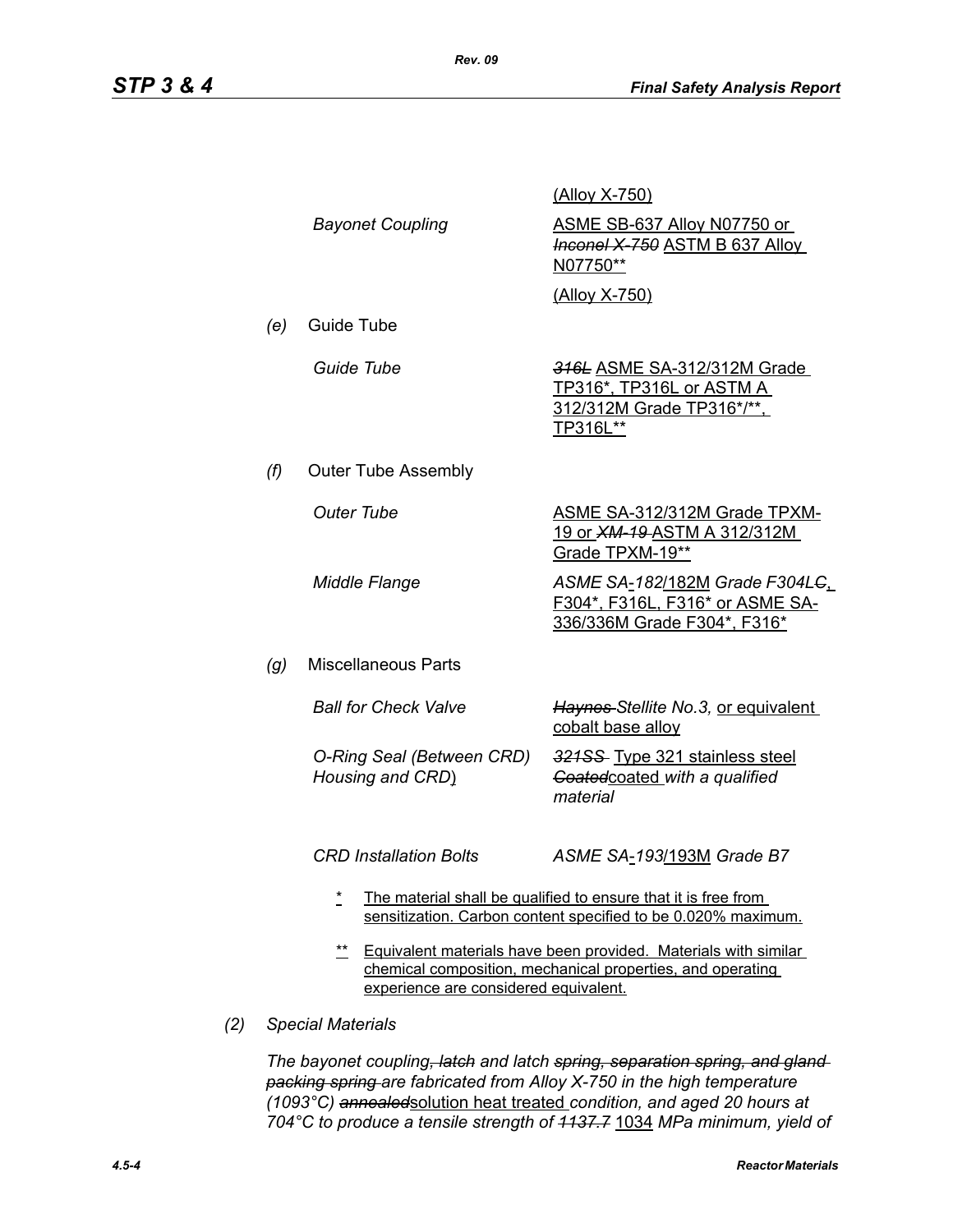*724* 655 *MPa minimum, and elongation of 20% minimum. The ball screw shaft and ballnut are ASTM A 564,* Type *TP 630 (17-4PH) (or its equivalent) in condition H-1100 (aged 4 hours at 593°C), with a tensile strength of* 965 *265.3 MPa minimum, yield of* yield strength of 795 *792.92 MPa minimum, and elongation of 15* 14*% minimum.*

*These are widely used materials, whose properties are well known. The parts are readily accessible for inspection and replaceable if necessary.*

*All materials for use in this system shall be selected for their compatibility with the reactor coolant as described in Articles NB-2160 and NB-3120 of the ASME Code.*

*All*Special *materials,* (X-750, 17-4PH)*except SA479 or SA249 Grade XM-19, have been successfully used for the past* at least *15 to 20*25 *years in similar drive mechanisms* (LPCRD or FSCRD)*. Extensive laboratory tests have demonstrated that ASME SA479 or SA249 Grade XM-19 are suitable materials and that they are resistant to stress corrosion in a BWR environment.*

*No cold-worked austenitic stainless steels except those with controlled hardness or strain are employed in the Control Rod Drive (CRD) System. During fabrication and installation, special controls are used to limit the induced strain, and the bend radii are kept above a minimum value.*

#### **4.5.1.2 Austenitic Stainless Steel Components**

STD DEP 4.5-1

*(1) Processes, Inspections and Tests*

*All austenitic stainless steels are used in the solution heat treated condition. In all welded components which are exposed to service temperature exceeding 93°C, the carbon content* of 300 series stainless steel *is limited not to exceed 0.020%. On qualification, there is a special process employed which subjects selected 300* series*Series stainless steel components to temperatures in the sensitization range. The drive shaft, buffer sleeve, piston* drive piston, stop piston*head and buffer are hard surfaced with Colmonoy 6 (*Colmonoy No.6 *or its /*an *equivalent). Colmonoy (or its equivalent) hard* Hard-*surfaced components have performed successfully for the past* 25*15 to* 30*20 years in drive mechanisms. It is normal practice to remove some CRDs at each refueling outage. At this time, the Colmonoy (or its equivalent) hard surfaced parts are accessible for visual examination. This inspection program is adequate to detect any incipient defects before they could become serious enough to cause operating problems (see Subsection 4.5.3.1 for COL license information). The degree of conformance to Regulatory Guide 1.44 is presented in Subsection 4.5.2.4.*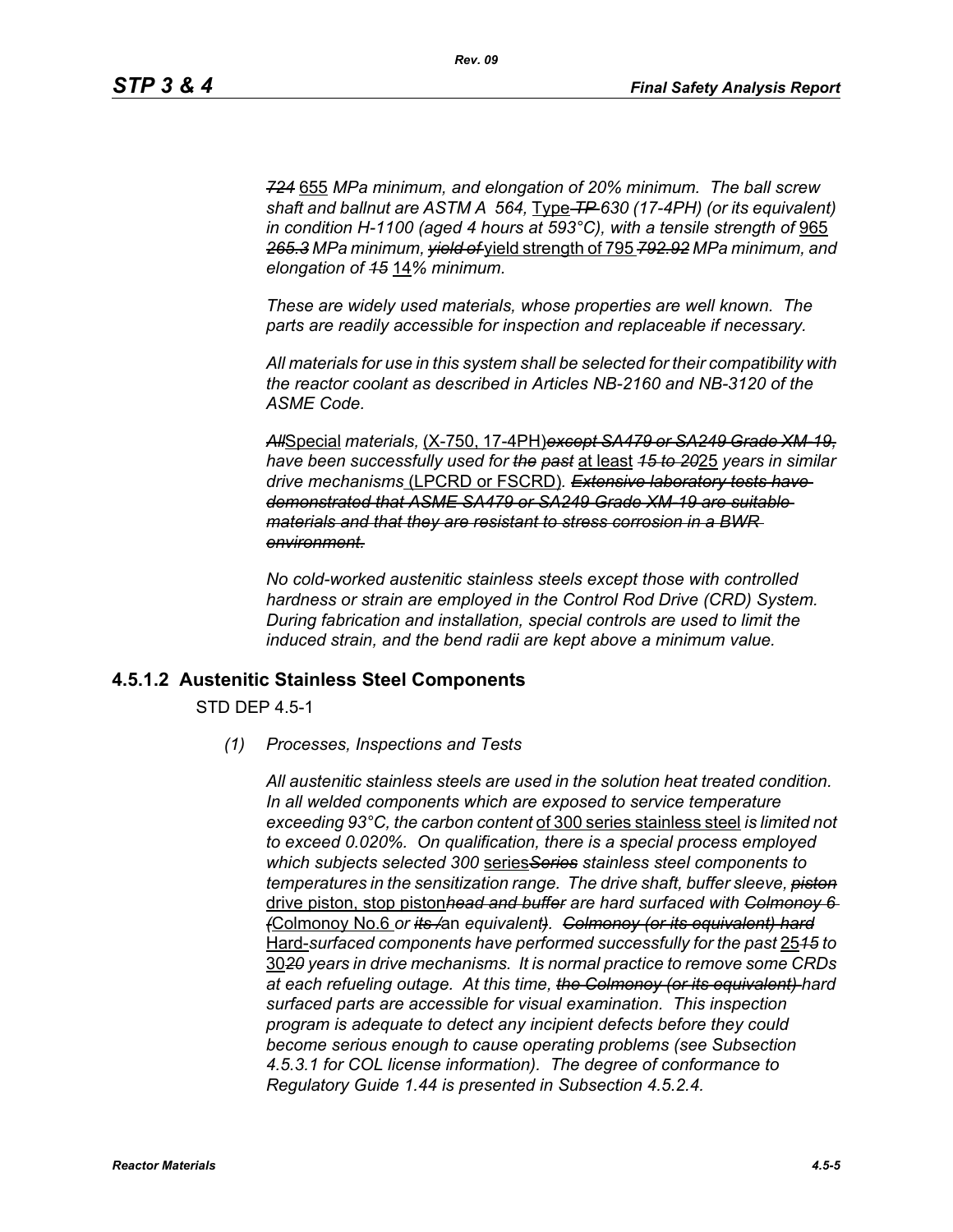## **4.5.1.4 Cleaning and Cleanliness Control**

STD DEP 4.5-1

STD DEP Vendor

*Semiannual examination of 10% of the units humidity indicators is required to verify that the units are dry and in satisfactory condition. This inspection shall be performed with a GE-Engineering designated representative present. The position indicator probes are not subject to this inspection.*

*Site or warehouse storage specifications require inside heated storage comparable to Level B of ANSI N45.2.2* NQA-1, Part II, Subpart 2.2.

#### **4.5.2 Reactor Materials**

STD DEP 4.5-1

#### **4.5.2.1 Material Specifications**

#### *Materials Used for the Core Support Structure:*

- *Shroud Support*—Niobium modified Nickel-Chromium-Iron Alloy 600 per ASME Code Case No. N-580-2-*Nickel-Chrome-Iron-Alloy, ASME SB166 or SB168*
- **Shroud, Core Plate, and Grid**—ASME SA-240/240M Type 316L or Type 316<sup>\*</sup> and SA479/479M Type XM-19, *SA182,* SA-479/479 Type 316L, *SA312, SA249, or SA213 (all Type 304L or 316L)*SA-182/182M Grade F316L
- *Peripheral Fuel Supports*—**ASME** *SA312 Grade Type-304L or 316L*SA-479/479M Type 316\* or Type 316L
- *Core Plate and Top Guide Studs, Nuts, and Sleeves*—*ASME SA-479 (Type 304, 316, or XM 19) (all parts); or SA-193 Grade B8 Type 304 (studs); or SA-194 Grade 8 (Type 304) (nuts); or SA-479 (Type 304L or 316L), SA-182 (Grade F304L or F316L), SA-213 (Type 304L, 316 or 316L), SA-249 (Type 304L, 316, or 316L) (sleeves)*ASME SA-479/479M Type 316\* or Type 316L and XM-19
- *Control Rod Drive Housing*—*ASME SA-312 Grade TP304L or 316L SA-182 Grade F304L or F316L, and ASME SA-351 Type CF3 (Type 304L) or Type CF3M (Type 316L)*ASME SA-336/336M Grade F316\* or ASME SA-312/312M TP316\*
- *Control Rod Guide Tube*—*ASME SA-351 Type CF3 or CF3M, or SA-358, SA-312, or SA-249 (Type 304L or 316L)*ASME SA-312/312M Grade TP316\* or Type 316L (Body), SA-479/479M Type XM-19 (Base), SA 312/312M Grade TPXM-19 (Sleeve)
- *Orificed Fuel Support*—*ASME SA-351*/351M *Grade* CF3 *Type CF3 (Type 304L) or CF3M (Type 316L)*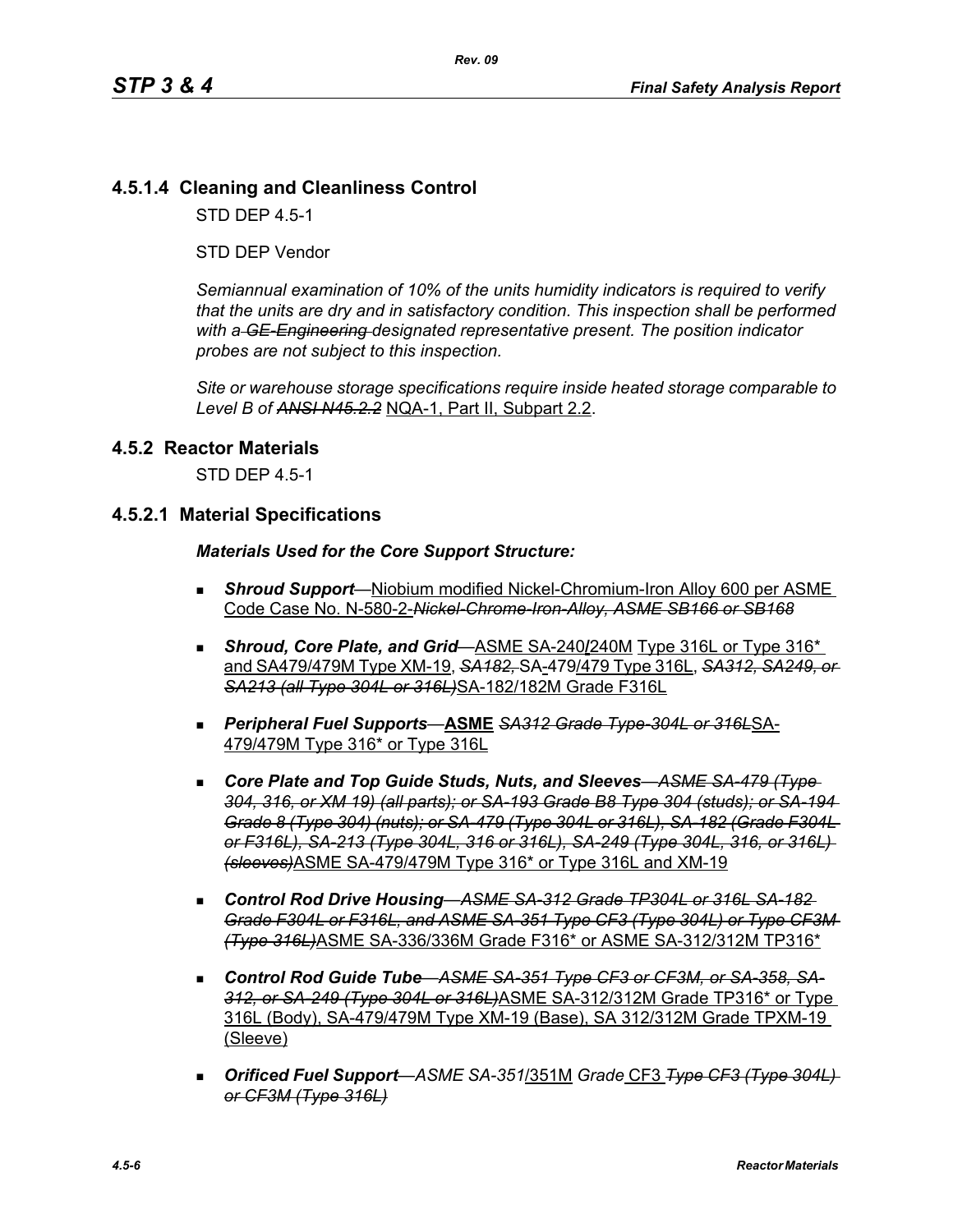The base material shall be qualified to assure that it is free from sensitization. Carbon content is specified to be 0.02% maximum.

#### *Materials Employed in Shroud Head and Separator Assembly and Steam Dryer Assembly:*

*All materials are 304L or 316L stainless steel* except castings, Steam Dryer Vanes, and Steam Dryer Seismic Blocks.

- *Plate, Sheet* and Strip—*ASTM A 240 Type 304L or 316L and Strip*or ASME SA-240/240M Type 316L
- *Forgings—ASTM A182 Grade 304L or* F*316L* or ASME SA-182/182M Grade F316L
- *Bars*—*ASTM A276 Type 316L or 304L* ASTM A 479 Type 316L or ASME SA-479/479M Type 316L
- *Pipe*—*ASTM A 312 Grade TP-304L or316L* or ASME SA-312/312M Grade TP 316L
- *Tube*—*ASTM A269 Grade TP-304L or 316L* or ASME SA-312/312M Grade TP 316L or SA-403/403M WP 316L
- *Castings—ASTM A 351 Grade* CF3*CF8, CF8M*or ASME SA-351/351M Grade CF3
- Steam Dryer Seismic Blocks—ASTM A 240 Type XM-19 or ASME SA-240/240M Type XM-19
- Steam Dryer Vanes—ASTM A 240 Type 304L or 316L or ASME SA-240/240M Type 304L or 316L

*All core support structures are fabricated from ASME specified materials, and designed in accordance with requirements of ASME Code Section III, Subsection NG. The other reactor internals are noncoded, and they are fabricated from ASTM or ASME specification materials* or other equivalent specifications.

### **4.5.2.2 Controls on Welding**

STD DEP 4.5-1

*Core support structures are fabricated in accordance with requirements of ASME Code Section III, Subsection NG-4000, and the examination and acceptance criteria shown in NG-5000. Other internals are not required to meet ASME Code requirements. ASME Section IX B&PV Code requirements are followed in fabrication of core support structures.*

The internals, other than the core support structures, meet the requirements of the industry standards, e.g., ASME or AWS, as applicable. ASME B&PV Code Section IX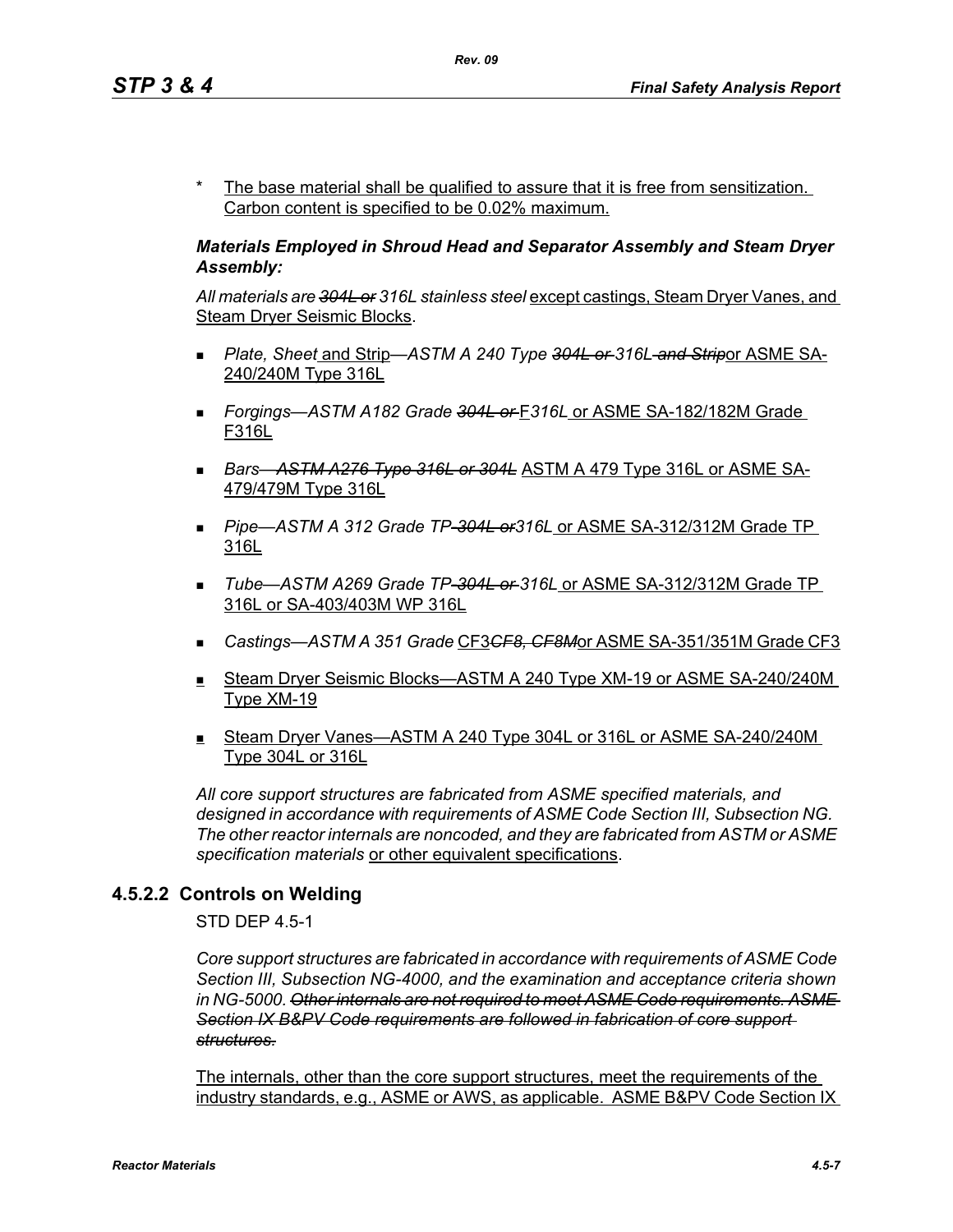qualification requirements are followed in fabrication of core support structures. All welds are made with controlled weld heat input.

### **4.5.2.3 Non-Destructive Examination of Wrought Seamless Tubular Products**

*Rev. 09*

STD DEP 4.5-1

*Wrought seamless tubular products for CRD housings and peripheral fuel supports are supplied in accordance with ASME Section III, Class CS, which requires examination of the tubular products by radiographic and/or ultrasonic methods according to Paragraph NG-2550. The examination will satisfy the requirements of NG 5000.* The stainless steel CRD housings (CRDHs), which are partially core support structures (inside the reactor vessel), serve as the reactor coolant pressure boundary outside the reactor vessel. The CRD housing material is supplied in accordance with ASME Section III Class 1 requirements. The CRDHs are examined and hydrostatically tested to the ASME Section III Class 1 requirements as well as Class CS requirements.

#### **4.5.2.4 Fabrication and Processing of Austenitic Stainless Steel—Regulatory Guide Conformance**

STD DEP 4.5-1

*Significantly cold-worked stainless steels are not used in the reactor internals except for vanes in the steam dryers; cold work is controlled by applying limits on hardness, bend radii and surface finished on ground surfaces. Furnace sensitized material are not allowed. Electroslag welding is not applied for structural welds. The delta ferrite content for weld materials used in welding austenitic stainless steel assemblies is verified on undiluted weld deposits for each heat or lot of filler metal and electrodes. The delta ferrite content is defined for weld materials as* a minimum average *5.0 Ferrite Number (FN) minimum* of 8 *8.0 FN*, with no individual reading less than 5 FN, *average and 20 FN maximum. This ferrite content is considered adequate to prevent any micro fissuring (Hot Cracking) in austenitic stainless steel welds. This procedure complies with the requirements of Regulatory Guide 1.31.*

*The limitation placed upon the delta ferrite in austenitic stainless steel castings is* 8% minimum and a maximum value of 20%*8FN (ferrite number) minimum and a maximum value of 20FN.***.** *The maximum limit is used for those castings designed for a 60 year life such as the fuel support pieces, in order to limit the effects of thermal aging degradation. Short in-reactor lifetime components such as the fuel tie plates do not require such a limit.*

*Proper solution annealing of the 300 series austenitic stainless steel is verified by testing per ASTM A262, "Recommended Practices for Detecting Susceptibility to Intergranular Attack in Stainless Steels." Welding of austenitic stainless steel parts is performed in accordance with Section IX (Welding and Brazing Qualification) and Section II Part C (Welding Rod Electrode and Filler Metals) of the ASME B&PV* Code. *Welded austenitic stainless steel assemblies require solution annealing to minimize the possibility of the sensitizing. However, welded assemblies are dispensed from this requirement when there is documentation that welds are not subject to significant sustained loads and assemblies have been free of service failure. Other reasons, in*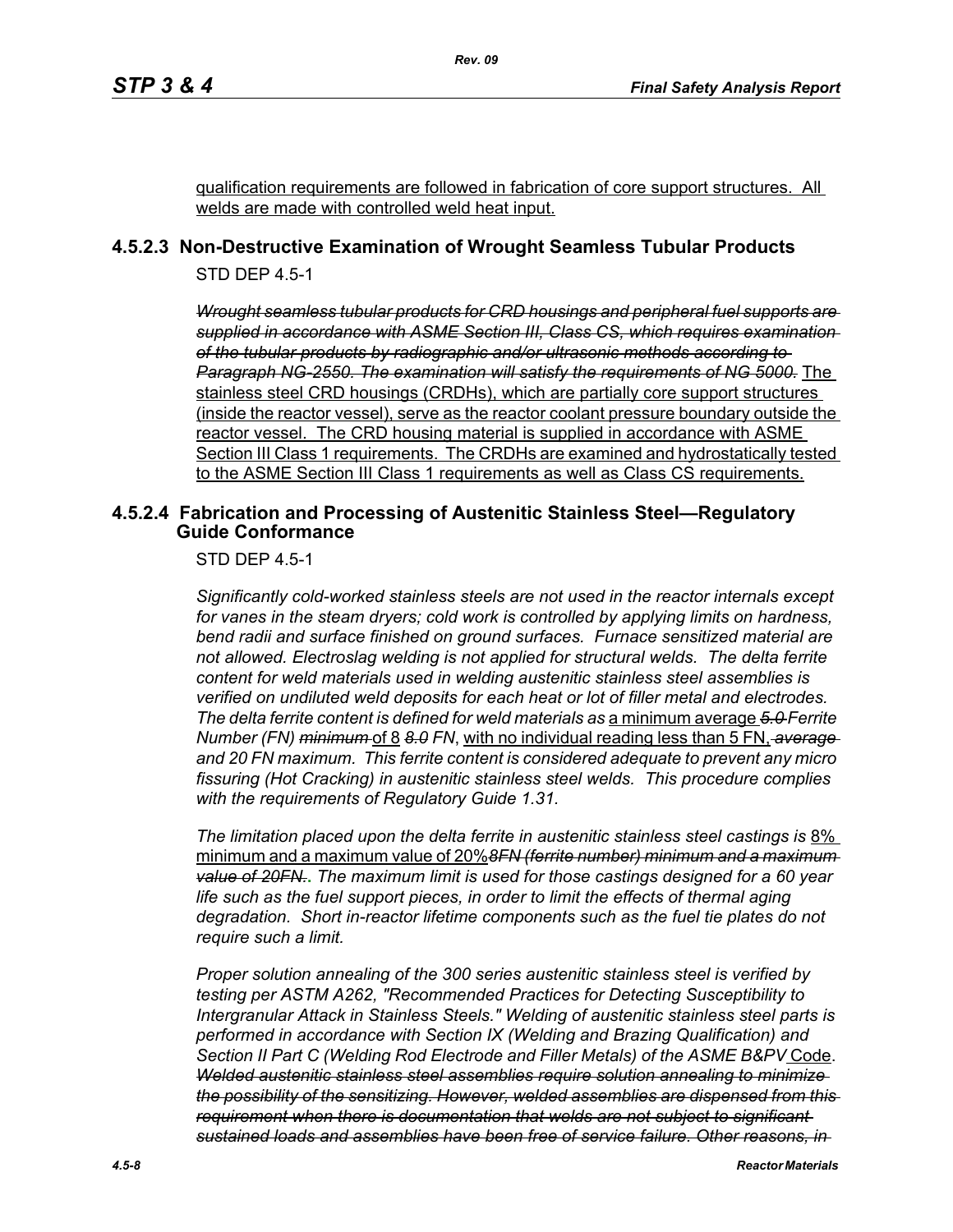*line with Regulatory Guide 1.44, for dispensing with the solution annealing are that (1) assemblies are exposed to reactor coolant during normal operation service which is below 93.3°C temperature or (2) assemblies are of material of low carbon content (less than 0.020%). These controls are employed in order to comply with the intent of Regulatory Guide 1.44.*

For ABWR, the primary method used to comply with the intent of Regulatory Guide 1.44 is to require low carbon content (<0.020%) for all 300 series stainless steels exposed to high temperature reactor water. Alternately, material use is restricted to low temperature locations (T<93°C). These controls comply with the intent of Regulatory Guide 1.44.

#### **4.5.2.5 Other Materials**

STD DEP 4.5-1

*Materials, other than Type-300 stainless steel, employed in reactor internals are:*

- *(1) SA479 Type XM-19 stainless steel*
- *(2) SB166, 167, and 168, Nickel-Chrome-Iron (Alloy 600)* Niobium modified Alloy 600 per ASME Code Case No. N-580-2
- *(3) SA637 Grade 688 Alloy X-750* ASTM B 637 or ASME SB-637, AMS 5542, AMS 5699 UNS N07750 (Alloy X-750) or equivalent

*Alloy 600 tubing, plate, and sheet are used in the annealed condition. Bar may be in the annealed or cold-drawn condition.*All Nb-modified Alloy 600 is used in the solution annealed condition.

*Alloy X-750 components are fabricated in the annealed or equalized condition and aged when required. Where maximum resistance to stress corrosion is required,* Alloy X-750*the material is used in the high temperature (2000*1093°C) *annealed plus single aged condition.*

*Stellite 6 (or its equivalent) hard surfacing is applied to the austenitic stainless steel HPCF couplings using the gas tungsten arc welding or plasma arc surfacing processes* A hard chromium plating surface is applied to the austenitic stainless steel HPCF couplings.

*All materials , except SA479 Grade XM-19, have been successfully used for* at least 25 years in BWR applications.*the past 15 to 20 years in BWR applications. Extensive laboratory tests have demonstrated that XM-19 is a suitable material and that it is resistant to stress corrosion in a BWR environment.*